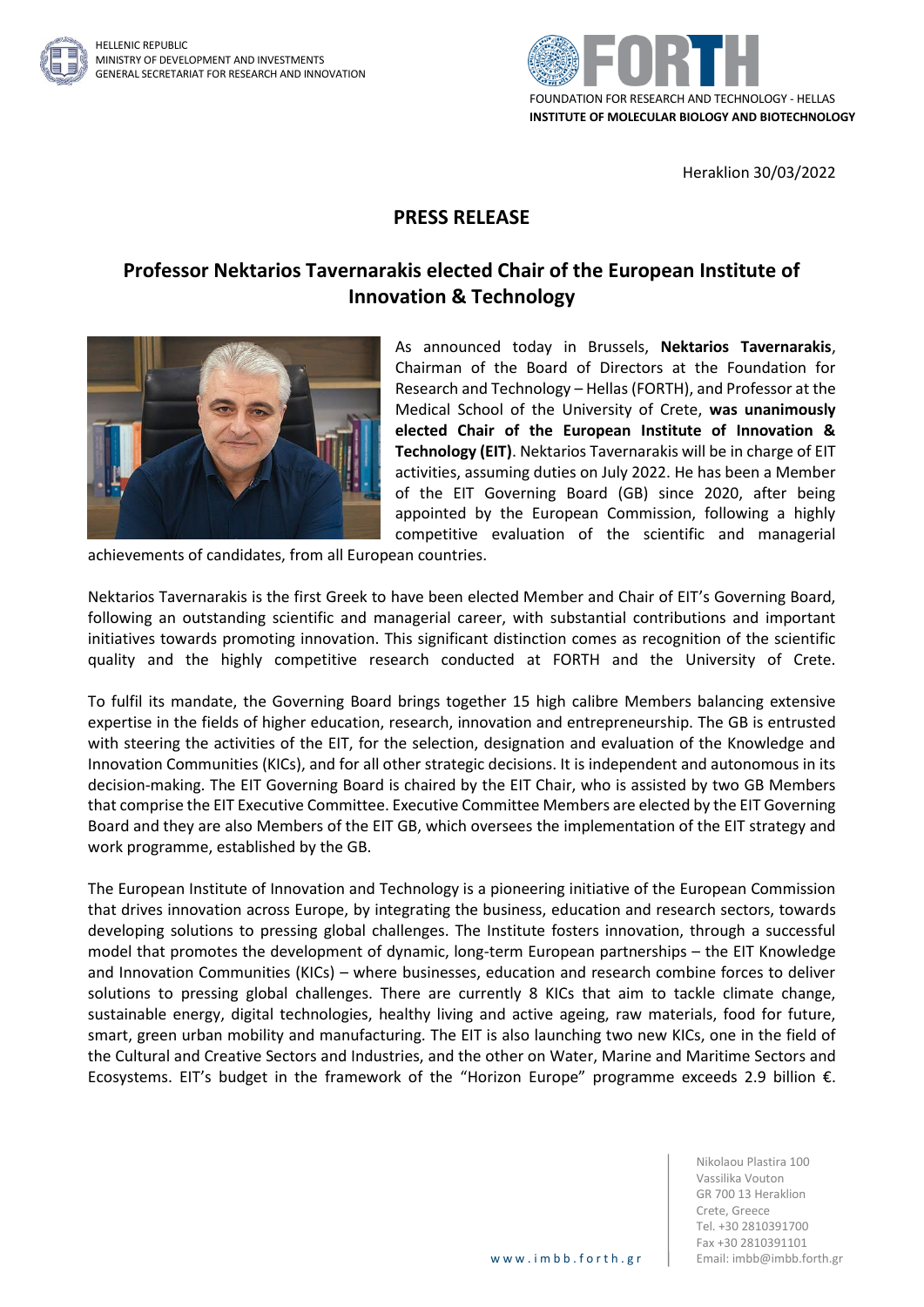



With Europe's largest innovation network of more than 200 EIT Innovation Hubs, gathering over 2.900 partners, the EIT endows innovators the means they need to succeed. EIT currently comprises 8 KICs and offers a wide range of activities, to help aspiring innovators turn their best ideas into products, services, jobs and growth, including education programmes, start-up and acceleration support, as well as, innovationdriven research projects. The EIT Community has brought over 1.400 new products and services to the market, trained thousands of entrepreneurs and has supported over 3.800 ventures that have attracted 3.9 billion € in external investment.

*Commenting on his appointment,* Nektarios Tavernarakis said*: "I am deeply honoured to have been unanimously elected and to be appointed as Chair of the Governing Board of the EIT, Europe's largest and most experienced innovation network-! Since I have joined the Governing Board, I have been exposed to a thriving ecosystem, made up of Europe's brightest innovators, students, and partners working together to cocreate the future of Europe. There is no doubt that innovation plays a central role in overcoming some of the greatest challenges we face. In these unprecedented times, I look forward to further strengthen European innovation capacity, expanding our ecosystem and increasing our impact, working together and cooperating as Europe, to drive the prosperity and richness of our continent".* 

Following the decision, Gioia Ghezzi added*: 'I am thrilled to see Nektarios Tavernarakis take on the role as the EIT's next Chairperson. There is no doubt that with his experience and commitment towards Europe's innovation ecosystem, he will continue to raise the EIT's ambition and power Europe's digital and green transition".*

## **Short Biography**

Nektarios Tavernarakis is a Professor of Molecular Systems Biology at the Medical School of the University of Crete, in Heraklion, Greece. He is also the Chairman of the Board of Directors at the Foundation for Research and Technology-Hellas (FORTH), and Research Director at the Institute of Molecular Biology and Biotechnology of FORTH, where he is heading the Neurogenetics and Ageing laboratory. He studied Biology at the Aristotle University of Thessaloniki and holds a PhD degree in Molecular Genetics from the University of Crete. His research focuses on the molecular mechanisms of necrotic cell death and neurodegeneration, the interplay between cellular metabolism and ageing, and the mechanisms of sensory transduction and integration by the nervous system. His extensive executive experience includes service as Chairman of FORTH, which is the largest and most prominent Research Organization of Greece, Director of FORTH's Institute of Molecular Biology and Biotechnology and Director of the Graduate Program on BioInformatics, at the Medical School of the University of Crete. He is also Vice President of the Scientific Council of the European Research Council (ERC), and elected President of the European Institute of Innovation and Technology (EIT) Governing Board and Executive Committee. He is a Member of Academia Europaea, the American Association for the Advancement of Science (AAAS), the German National Academy of Sciences (Leopoldina), the European Molecular Biology Organization (EMBO), the Academy of Athens, and the European Academy of Sciences and Arts. He is the recipient of several notable scientific prizes and awards, including two ERC Advanced Investigator Grants, an ERC Proof of Concept Grant, the EMBO Young Investigator award, the Alexander von Humboldt Foundation Friedrich Wilhelm Bessel research award, the Helmholtz International Fellow Award, the Bodossaki Foundation Scientific Prize for Medicine and Biology, the Empeirikeion Foundation Academic Excellence Prize, and the BioMedical Research Award of the Academy of Athens.

> Nikolaou Plastira 100 Vassilika Vouton GR 700 13 Heraklion Crete, Greece Tel. +30 2810391700 Fax +30 2810391101 www.imbb.forth.gr | Email: imbb@imbb.forth.gr